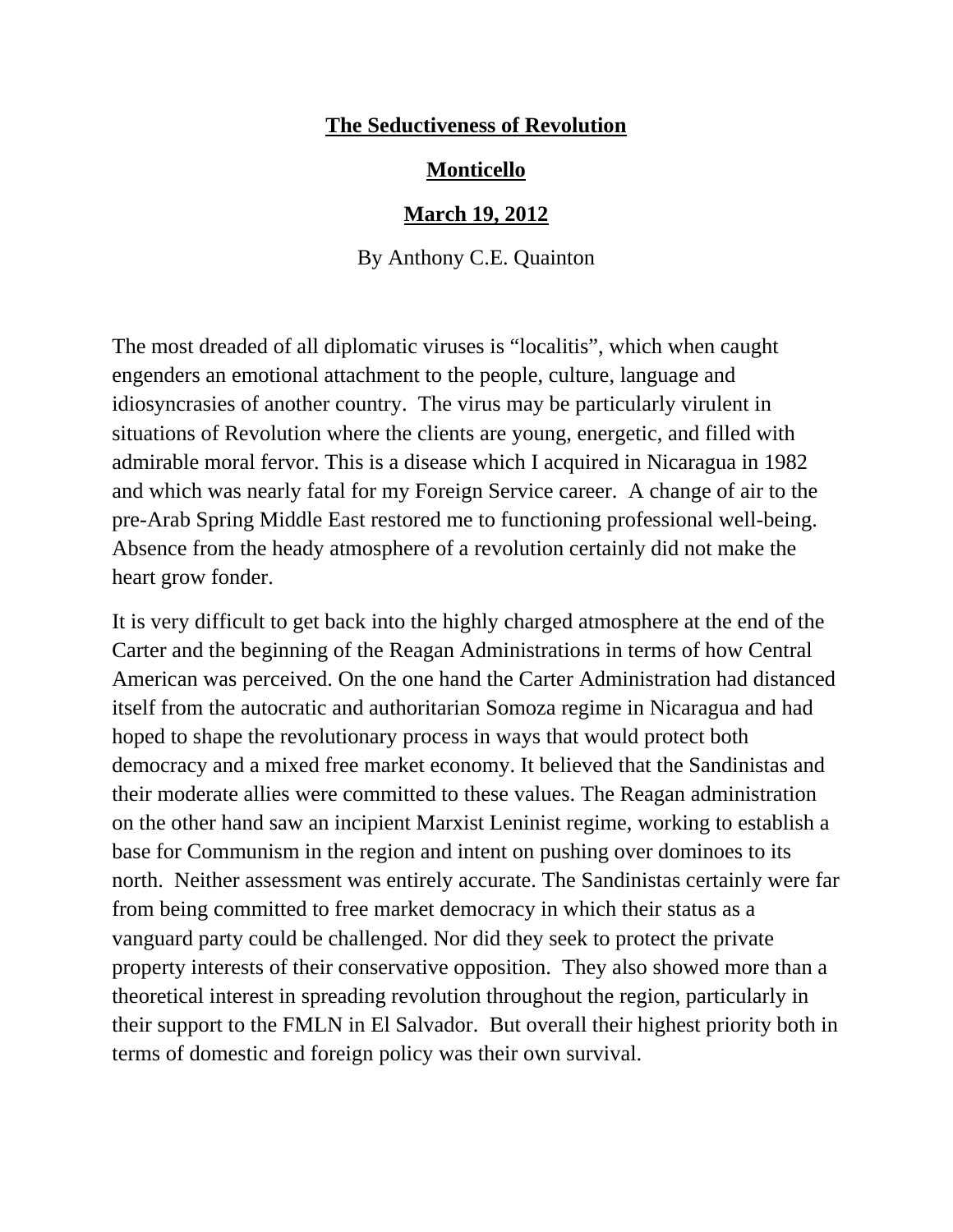Although I had spent months being briefed on the rapidly evolving Central American situation and on the growing gap between the Sandinistas and the internal opposition, I was not prepared for the revolutionary world into which I was thrust nor for the high level of emotional intensity which any discussion of the situation on the ground entailed. I arrived on March 15, 1981, the first day of the "Secret War", to learn that the CIA had just orchestrated the blowing up of bridges connecting Nicaragua and Honduras, an operation of which I had not been forewarned. I found myself from day one caught up in the problem of a dual policy. The State Department sought to achieve through negotiation an outcome in which the Sandinistas would live up to their original democratic promises. The White House, backed by CIA Director Casey, sought regime change. I found myself swimming diplomatically between these two opposing currents. This turned out to be no easy task. Indeed, in the event, it turned out to be an impossible one.

From my very first day I was on the defensive with the Sandinistas as I tried to explain away the covert attacks of the CIA as evidence of legitimate opposition and not as a rejection of negotiation. I also faced a rising tide of domestic criticism from the American political and religious left who saw the policies of the Administration as nothing more than an illegitimate effort to topple the Revolution. Hardly a week passed when I was not faced on one hand with a group of angry American church leaders demanding that we give the Sandinistas a chance and on the other with a steadily escalating program of pressures, economic, political, overt and clandestine, designed to weaken and eventually overthrow the regime. In my first week in Managua I met with a group of American church leaders who in my office solemnly prayed for the overthrow not of the Sandinistas, but of the Reagan Administration. They were not alone in their criticism of American policy in the region. Every Thursday there was a formal protest demonstration by American citizens outside the front gate of the embassy. .

The Embassy itself was deeply divided between those who favored negotiations and accommodation and those who thought that only a hard line had any chance of success. By training, experience and temperament I found myself in the former camp. I came to Nicaragua with no previous Latin American experience and was greatly influenced by my briefings and by what I had read. I had little sympathy for our long-standing support for the various past Somoza regimes. I shared the view that the Nicaraguan upper classes had shown almost no interest in social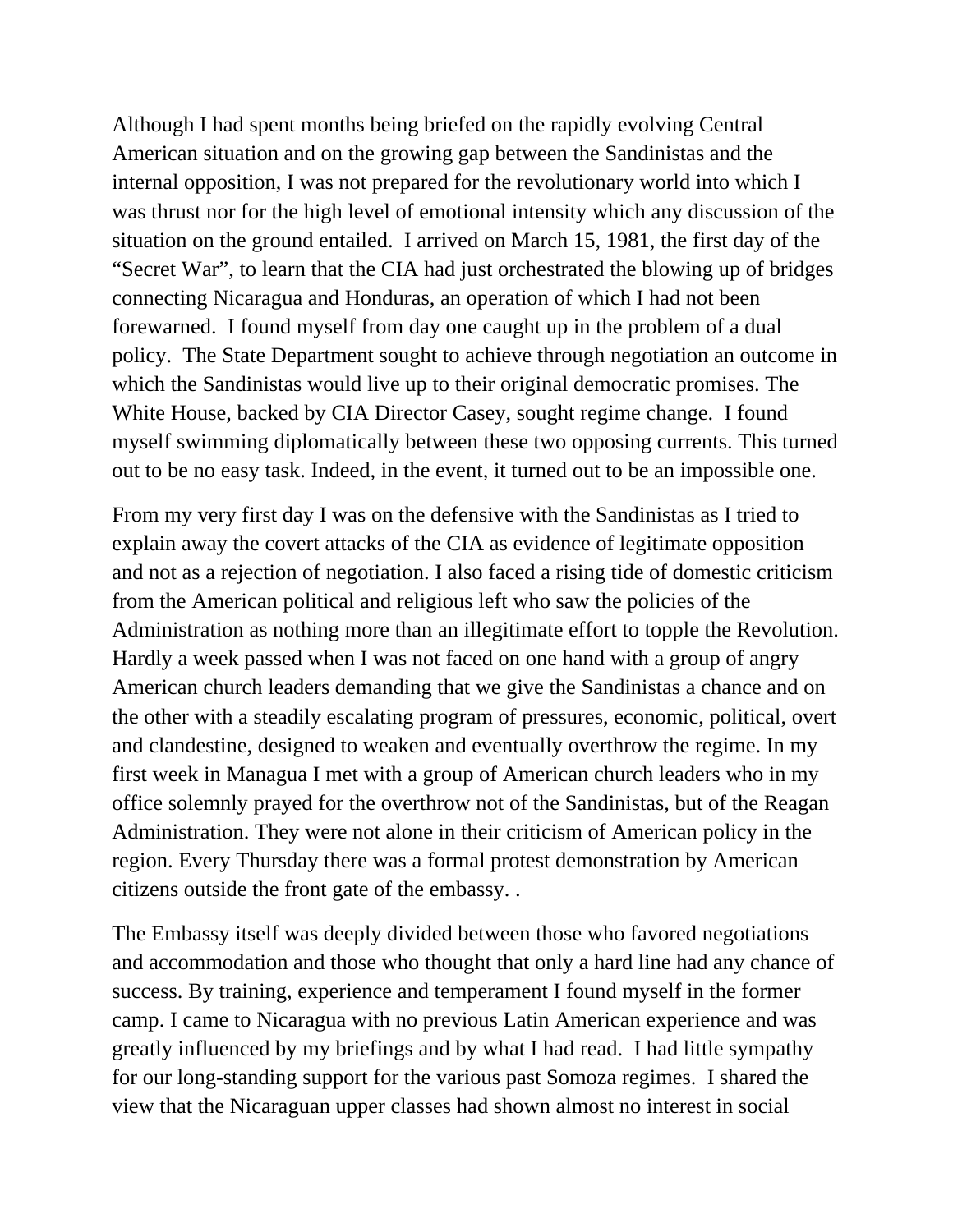justice or political freedom. The Sandinistas by way of contrast clearly articulated a social and economic vision which promised greater equality and political participation for the majority of Nicaraguans who had historically been marginalized. I was temperamentally prepared to give the Sandinistas the benefit of the doubt. My own tendencies were reinforced by the constant pressure from visiting American delegations, pointing out the positive elements of Sandinista rule, most notably the famous literacy campaign of 1981, which had received international praise from UNESCO, and by the Sandinista government's focus on health and education. It is hard to overstate the corrosive impact of almost daily encounters with one's own citizens all of whom were critical of the policy which Washington was carrying out, and not just critical on practical terms, but on moral grounds as well. Some of my colleagues were sympathetic, others were merely angry at what they saw as the naiveté of their fellow citizens.

All of this would have been difficult enough if the situation had resembled the gray brutality of Eastern Europe. But Sandinista Nicaragua was different. The revolution was colorful. Artists abounded. Poetry thrived. Music was everywhere. Folk art was encouraged. The public rhetoric of the Sandinistas was highly religious and moralistic. Many priests and pastors, both foreign and domestic, had joined the revolution with enthusiasm. The Revolution was young and energetic; the opposition was old, conservative and self-satisfied. Although I routinely had to sit through the singing of the Sandinista hymn, which spoke of the "Yankee enemy of mankind", I found Sandinista leaders warm, welcoming and anxious to work with us.

While I and the Embassy faithfully reported on the human rights abuses of the regime, the discrimination against the political opposition, the confiscations of opposition businesses, and the growing Cuban and East German presence, I continued to see the glass as half full. Washington never saw it as more than half empty. At one point I was reprimanded in a White House meeting, for reporting too much good news. The truth was that we tried to report all the news both good and bad and there was good news as well as bad.

The diplomacy of regime change is not something that comes naturally to Foreign Service Officers. I did not share the assumptions of the Administration nor did I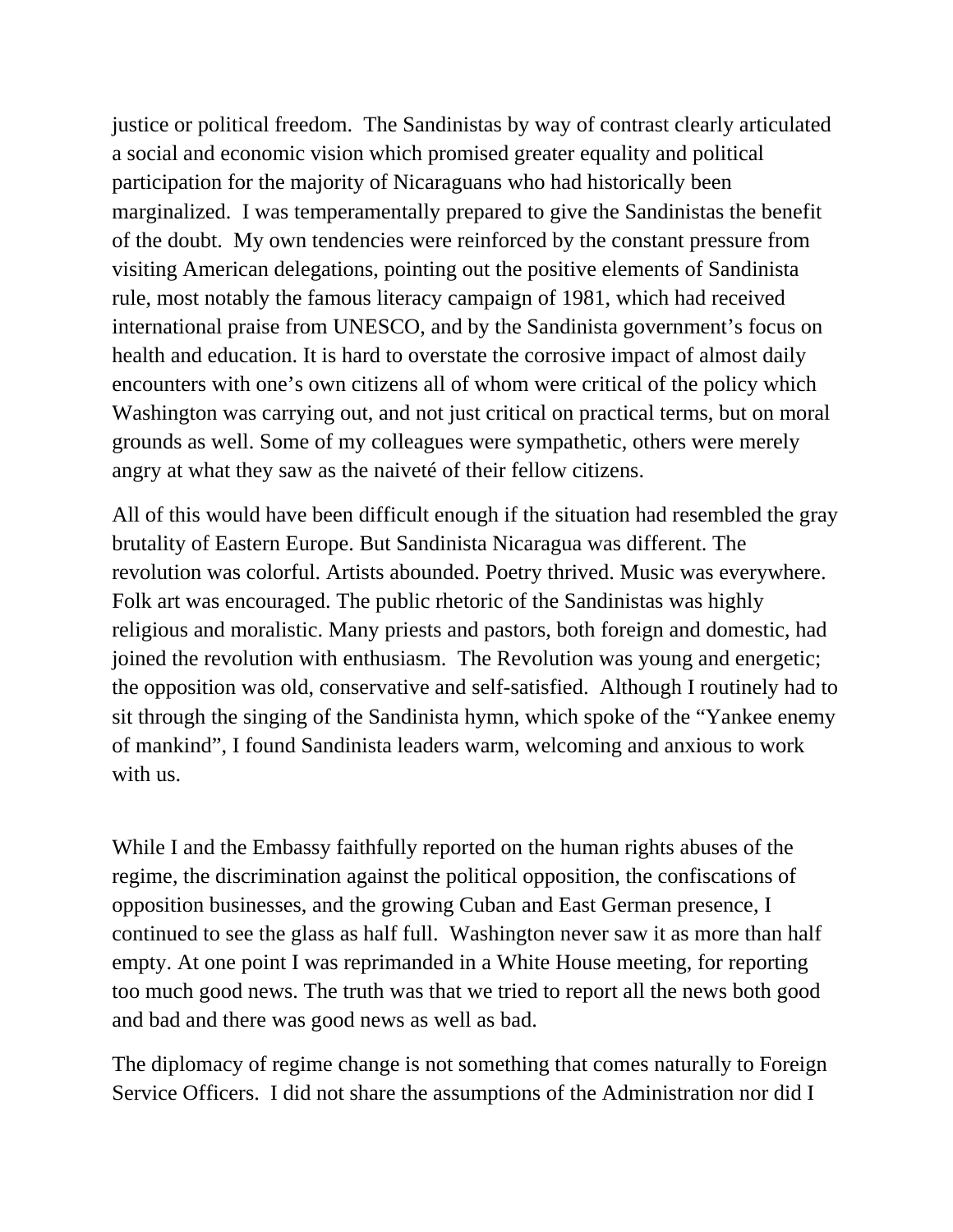like its tactics, particularly the drumbeat of covert operations, the blowing up of bridges, the sabotage of pipelines, the mining of harbors. It is perhaps not a surprise that after the Kissinger Commission came to Managua in October 1983 they took back the message that I was not exactly on the same page as the White House and that the United States would be better off if I were somewhere else. I was told a month later that I would be removed, but with uncharacteristic insouciance, the Administration left me at post for another six months while the Department tried to find someone who would meet the hard-line requirements of the White House. My transfer to Kuwait in May of the following year finally removed me from the dilemmas of trying to carry out an impossible diplomatic role.

My wife looking back on our experience in Nicaragua said that she had reached three conclusions: there had had been a real Revolution in Nicaragua; that it was bad, but it was not all bad. I would have said that it was good, but not all good. I realize now that I was overly impressed by the achievements and the promises of the Revolution. I still wish that it could have lived up to its potential. I was in some ways the wrong man for this job. The White House assumed that having been the Carter Administration's counter terrorist; I would recognize the sinister forces at work in Central America. The Sandinistas (and the Cubans and the Soviets) assumed I was a skilled and experienced regime-changer. In truth I was neither. I brought my own prejudices and religious sympathies to the job. I was skeptical of the efficacy or the appropriateness of covert operations, and I hoped that the noble promises of the revolution could somehow be salvaged without the civil war which the United States seemed intent on organizing.

Since revolutions have an internal dynamic of their own, diplomats have a very limited capacity to channel them or to persuade revolutionaries to adopt policies consistent with our own expectations of what positive change would or should look like. For ten years we struggled with this dilemma in Nicaragua, until ultimately a war-weary Nicaraguan public, abandoned the Revolution in the elections of 1990 that brought Violetta Chamorro to power. Ironically she had been a member of the first revolutionary junta in 1979. The Sandinistas were out of power, but in a sense the revolutionary wheel had come full circle.